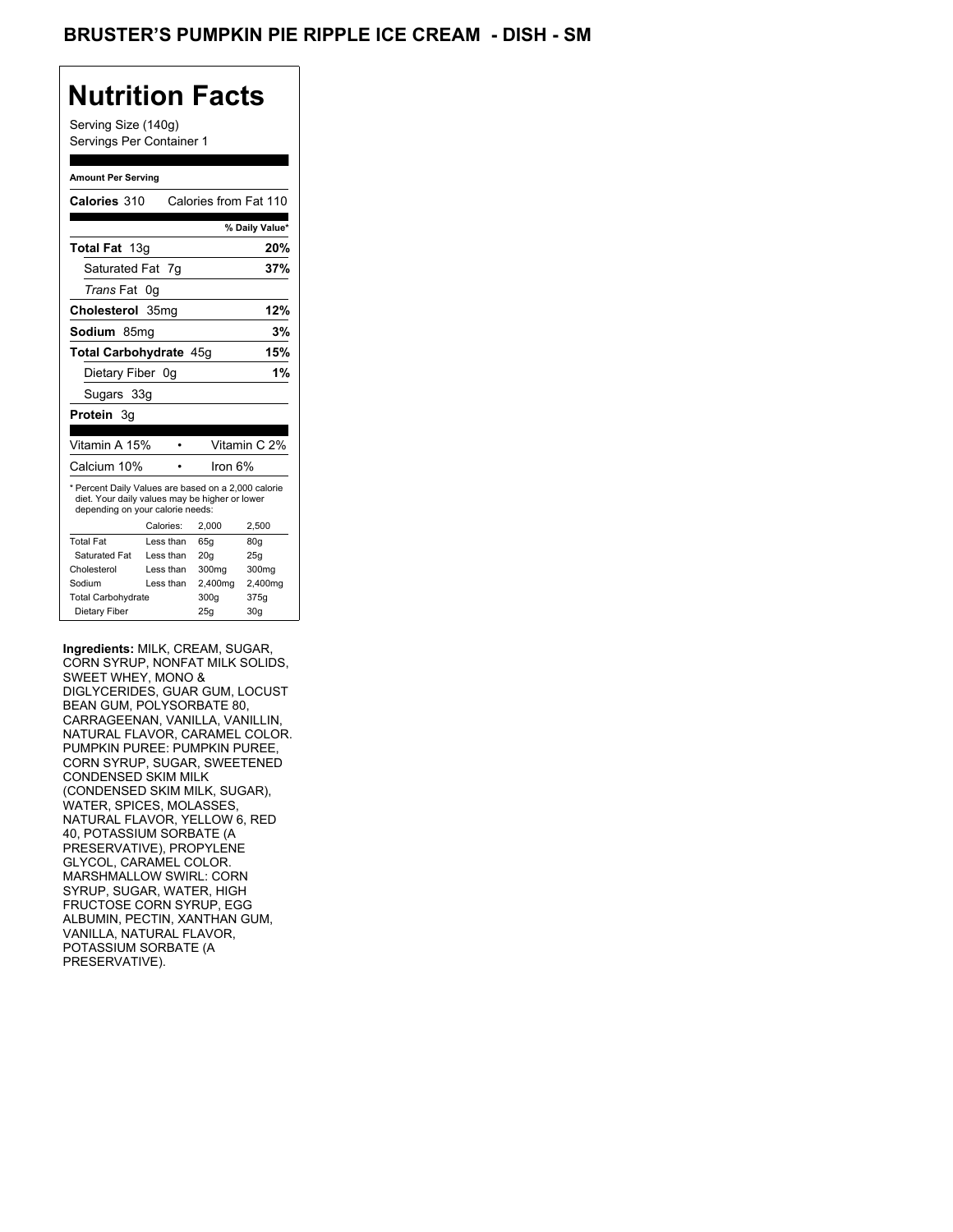## BRUSTER'S PUMPKIN PIE RIPPLE ICE CREAM - DISH - REG

# Nutrition Facts

Serving Size (210g) Servings Per Container 1

#### Amount Per Serving

| Calories 460                                                                                                                              |                  | Calories from Fat 170 |                 |
|-------------------------------------------------------------------------------------------------------------------------------------------|------------------|-----------------------|-----------------|
|                                                                                                                                           |                  |                       | % Daily Value*  |
| Total Fat 19q                                                                                                                             |                  |                       | 29%             |
| Saturated Fat 11g                                                                                                                         |                  |                       | 56%             |
| Trans Fat                                                                                                                                 | 0g               |                       |                 |
| Cholesterol                                                                                                                               | 55 <sub>mq</sub> |                       | 19%             |
| Sodium 125mg                                                                                                                              |                  |                       | 5%              |
| Total Carbohydrate 67g                                                                                                                    |                  |                       | 22%             |
| Dietary Fiber 0g                                                                                                                          |                  |                       | 1%              |
| Sugars 50g                                                                                                                                |                  |                       |                 |
| Protein<br>5g                                                                                                                             |                  |                       |                 |
|                                                                                                                                           |                  |                       |                 |
| Vitamin A 25%                                                                                                                             |                  |                       | Vitamin C 4%    |
| Calcium 15%                                                                                                                               |                  | Iron 10%              |                 |
| * Percent Daily Values are based on a 2,000 calorie<br>diet. Your daily values may be higher or lower<br>depending on your calorie needs: |                  |                       |                 |
|                                                                                                                                           | Calories:        | 2,000                 | 2,500           |
| <b>Total Fat</b>                                                                                                                          | Less than        | 65g                   | 80 <sub>g</sub> |
| Saturated Fat                                                                                                                             | Less than        | 20q                   | 25g             |
| Cholesterol                                                                                                                               | Less than        | 300 <sub>mg</sub>     | 300mg           |
| Sodium                                                                                                                                    | Less than        | 2,400mg               | 2,400mg         |
| <b>Total Carbohydrate</b>                                                                                                                 |                  | 300q                  | 375g            |
| Dietary Fiber                                                                                                                             |                  |                       | 30 <sub>g</sub> |

Ingredients: MILK, CREAM, SUGAR, CORN SYRUP, NONFAT MILK SOLIDS, SWEET WHEY, MONO & DIGLYCERIDES, GUAR GUM, LOCUST BEAN GUM, POLYSORBATE 80, CARRAGEENAN, VANILLA, VANILLIN, NATURAL FLAVOR, CARAMEL COLOR. PUMPKIN PUREE: PUMPKIN PUREE, CORN SYRUP, SUGAR, SWEETENED CONDENSED SKIM MILK (CONDENSED SKIM MILK, SUGAR), WATER, SPICES, MOLASSES, NATURAL FLAVOR, YELLOW 6, RED 40, POTASSIUM SORBATE (A PRESERVATIVE), PROPYLENE GLYCOL, CARAMEL COLOR. MARSHMALLOW SWIRL: CORN SYRUP, SUGAR, WATER, HIGH FRUCTOSE CORN SYRUP, EGG ALBUMIN, PECTIN, XANTHAN GUM, VANILLA, NATURAL FLAVOR, POTASSIUM SORBATE (A PRESERVATIVE).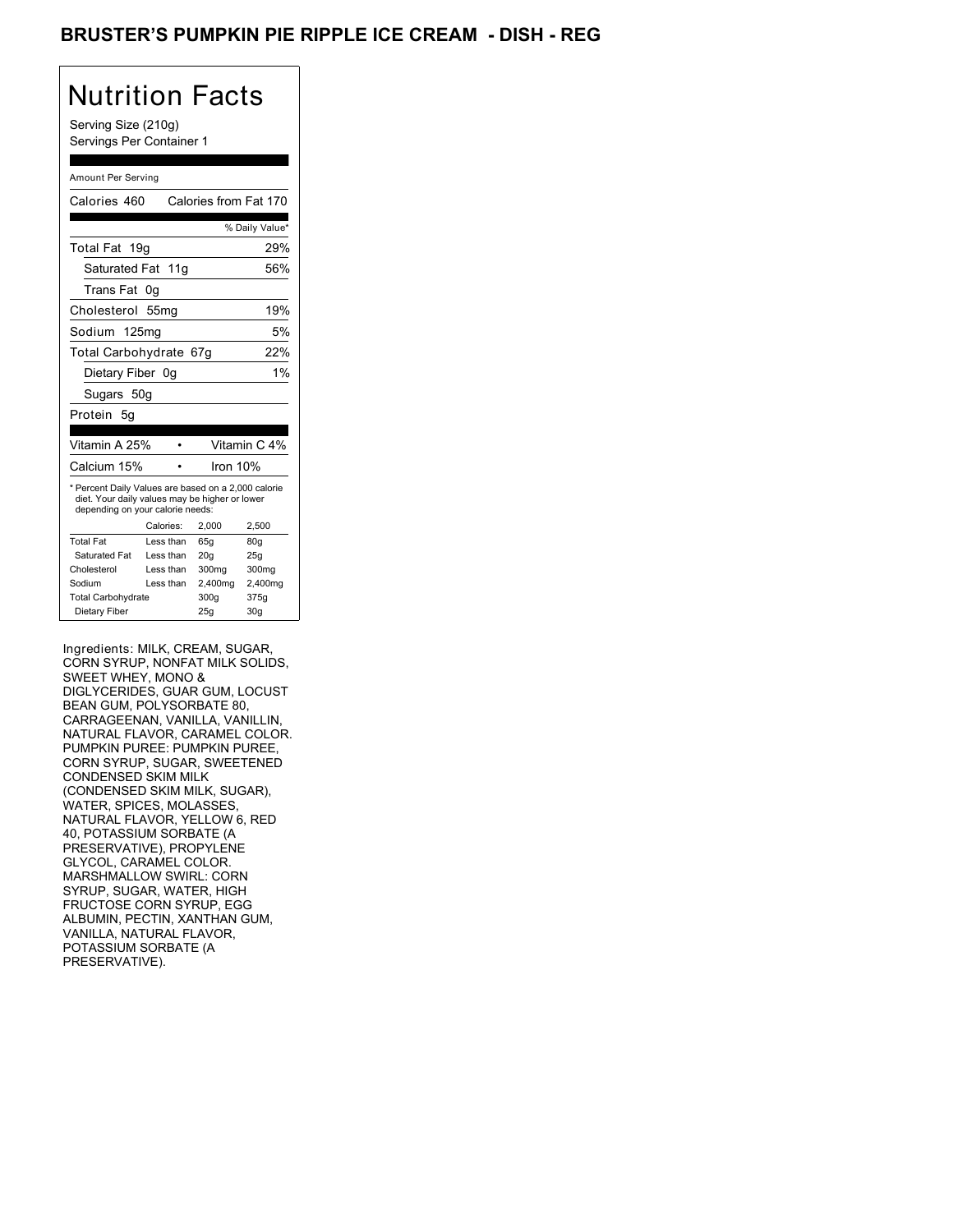## BRUSTER'S PUMPKIN PIE RIPPLE ICE CREAM - DISH <mark>-</mark> LG

## Nutrition Facts

Serving Size (280g) Servings Per Container 1

#### Amount Per Serving

| Calories 620                                                                                                                              |                  | Calories from Fat 230 |                 |
|-------------------------------------------------------------------------------------------------------------------------------------------|------------------|-----------------------|-----------------|
|                                                                                                                                           |                  |                       | % Daily Value*  |
| Total Fat 25g                                                                                                                             |                  |                       | 39%             |
| Saturated Fat 15g                                                                                                                         |                  |                       | 74%             |
| Trans Fat                                                                                                                                 | 0g               |                       |                 |
| Cholesterol                                                                                                                               | 75 <sub>mq</sub> |                       | 25%             |
| Sodium 170mg                                                                                                                              |                  |                       | 7%              |
| Total Carbohydrate 90g                                                                                                                    |                  |                       | 30%             |
| Dietary Fiber 0g                                                                                                                          |                  |                       | 1%              |
| Sugars 66g                                                                                                                                |                  |                       |                 |
| Protein 7q                                                                                                                                |                  |                       |                 |
|                                                                                                                                           |                  |                       |                 |
| Vitamin A 35%                                                                                                                             |                  |                       | Vitamin C 6%    |
| Calcium 25%                                                                                                                               |                  | Iron 15%              |                 |
| * Percent Daily Values are based on a 2,000 calorie<br>diet. Your daily values may be higher or lower<br>depending on your calorie needs: |                  |                       |                 |
|                                                                                                                                           | Calories:        | 2.000                 | 2,500           |
| <b>Total Fat</b>                                                                                                                          | Less than        | 65q                   | 80q             |
| Saturated Fat                                                                                                                             | Less than        | 20q                   | 25q             |
| Cholesterol                                                                                                                               | Less than        | 300mg                 | 300mg           |
| Sodium                                                                                                                                    | Less than        | 2,400mg               | 2,400mg         |
| <b>Total Carbohydrate</b>                                                                                                                 |                  | 300g                  | 375g            |
| Dietary Fiber                                                                                                                             |                  | 25g                   | 30 <sub>g</sub> |

Ingredients: MILK, CREAM, SUGAR, CORN SYRUP, NONFAT MILK SOLIDS, SWEET WHEY, MONO & DIGLYCERIDES, GUAR GUM, LOCUST BEAN GUM, POLYSORBATE 80, CARRAGEENAN, VANILLA, VANILLIN, NATURAL FLAVOR, CARAMEL COLOR. PUMPKIN PUREE: PUMPKIN PUREE, CORN SYRUP, SUGAR, SWEETENED CONDENSED SKIM MILK (CONDENSED SKIM MILK, SUGAR), WATER, SPICES, MOLASSES, NATURAL FLAVOR, YELLOW 6, RED 40, POTASSIUM SORBATE (A PRESERVATIVE), PROPYLENE GLYCOL, CARAMEL COLOR. MARSHMALLOW SWIRL: CORN SYRUP, SUGAR, WATER, HIGH FRUCTOSE CORN SYRUP, EGG ALBUMIN, PECTIN, XANTHAN GUM, VANILLA, NATURAL FLAVOR, POTASSIUM SORBATE (A PRESERVATIVE).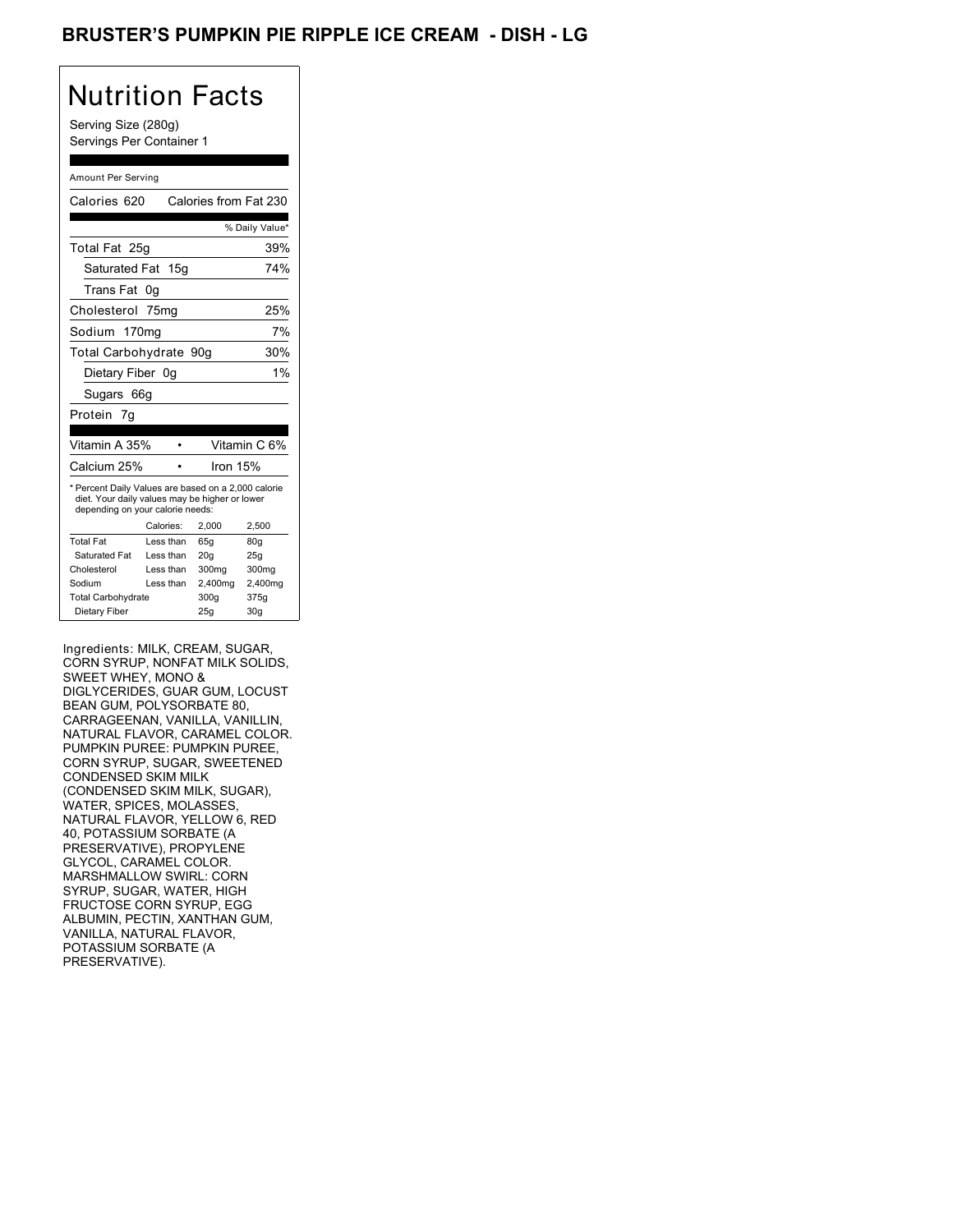### BRUSTER'S PUMPKIN PIE RIPPLE ICE CREAM - SUGAR CONE - SM

## Nutrition Facts

Serving Size (153g) Servings Per Container 1

#### Amount Per Serving

| Calories 360           | Calories from Fat 120                               |
|------------------------|-----------------------------------------------------|
|                        | % Daily Value*                                      |
| Total Fat 13g          | 20%                                                 |
| Saturated Fat 7g       | 37%                                                 |
| Trans Fat 0q           |                                                     |
| Cholesterol 35mg       | 12%                                                 |
| Sodium 105mg           | $4\%$                                               |
| Total Carbohydrate 57g | 19%                                                 |
| Dietary Fiber 0g       | $1\%$                                               |
| Sugars 36g             |                                                     |
| Protein 4q             |                                                     |
| Vitamin A 15%          | Vitamin C 2%                                        |
| Calcium 15%            | Iron $8\%$                                          |
| diet.                  | * Percent Daily Values are based on a 2,000 calorie |

Ingredients: MILK, CREAM, SUGAR, CORN SYRUP, NONFAT MILK SOLIDS, SWEET WHEY, MONO & DIGLYCERIDES, GUAR GUM, LOCUST BEAN GUM, POLYSORBATE 80, CARRAGEENAN, VANILLA, VANILLIN, NATURAL FLAVOR, CARAMEL COLOR. PUMPKIN PUREE: PUMPKIN PUREE, CORN SYRUP, SUGAR, SWEETENED CONDENSED SKIM MILK (CONDENSED SKIM MILK, SUGAR), WATER, SPICES, MOLASSES, NATURAL FLAVOR, YELLOW 6, RED 40, POTASSIUM SORBATE (A PRESERVATIVE), PROPYLENE GLYCOL, CARAMEL COLOR. MARSHMALLOW SWIRL: CORN SYRUP, SUGAR, WATER, HIGH FRUCTOSE CORN SYRUP, EGG ALBUMIN, PECTIN, XANTHAN GUM, VANILLA, NATURAL FLAVOR, POTASSIUM SORBATE (A PRESERVATIVE). SUGAR CONE: ENRICHED WHEAT FLOUR (ENRICHED WITH NIACIN, REDUCED IRON, THIAMIN MONONITRATE, RIBOFLAVIN, FOLIC ACID), TAPIOCA FLOUR, SUGAR, VEGETABLE SHORTENING (SOYBEAN AND/OR CANOLA OIL, MODIFIED PALM OIL, SOY LECITHIN, AND/OR PARTIALLY HYDROGENATED SOYBEAN OIL), OAT FIBER AND/OR VEGETABLE FIBER, SALT, CARAMEL COLOR, ARTIFICIAL FLAVOR, SOY LECITHIN.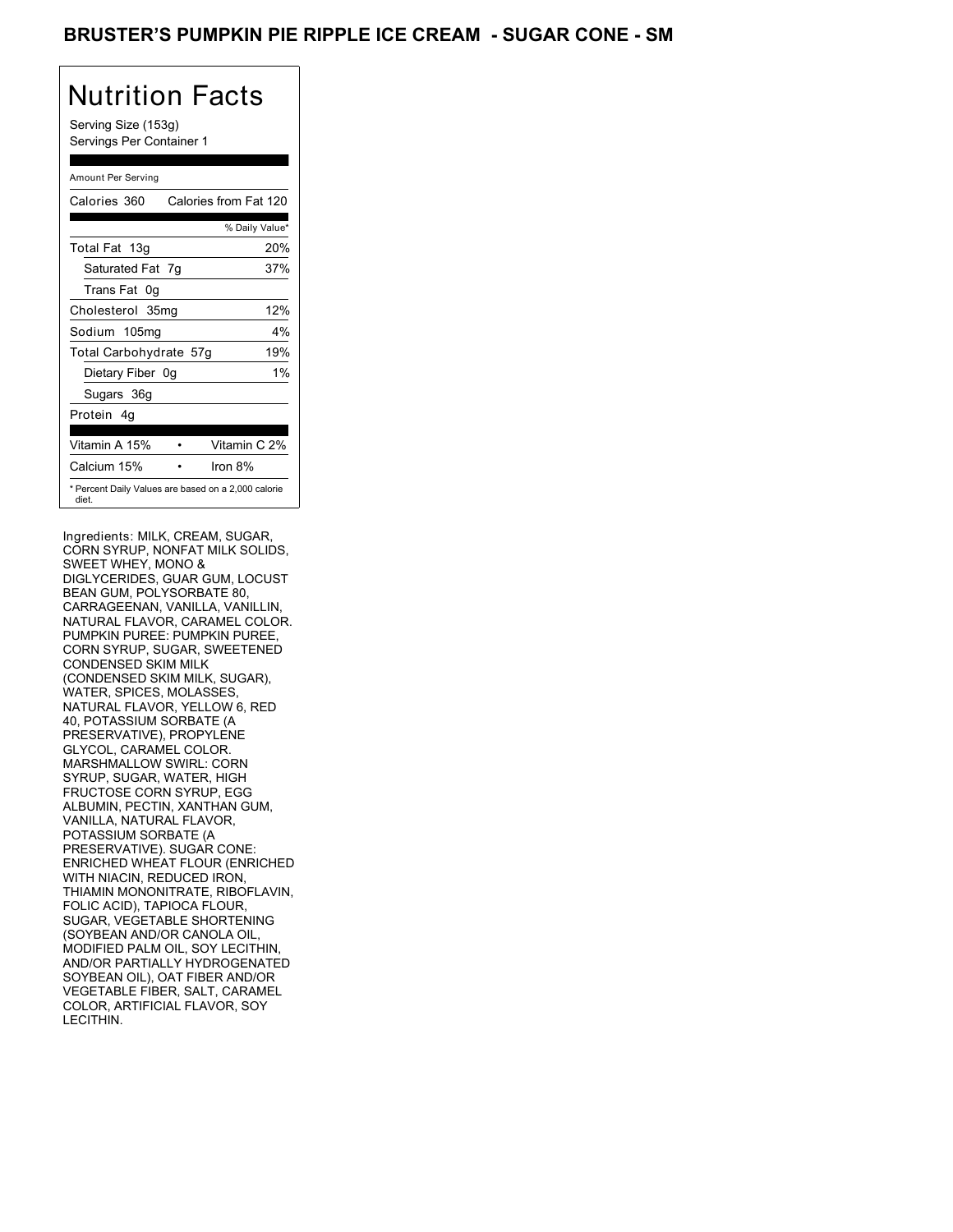### BRUSTER'S PUMPKIN PIE RIPPLE ICE CREAM - SUGAR CONE - REG

## Nutrition Facts

Serving Size (223g) Servings Per Container 1

#### Amount Per Serving

| Calories 510           | Calories from Fat 170                               |       |
|------------------------|-----------------------------------------------------|-------|
|                        | % Daily Value*                                      |       |
| Total Fat 19g          | 30%                                                 |       |
| Saturated Fat 11g      | 56%                                                 |       |
| Trans Fat 0q           |                                                     |       |
| Cholesterol 55mg       | 19%                                                 |       |
| Sodium 150mg           |                                                     | 6%    |
| Total Carbohydrate 79g | 26%                                                 |       |
| Dietary Fiber 0g       |                                                     | $1\%$ |
| Sugars 53g             |                                                     |       |
| Protein 6q             |                                                     |       |
| Vitamin A 25%          | Vitamin C 4%                                        |       |
| Calcium 20%            | Iron $10%$                                          |       |
| diet.                  | * Percent Daily Values are based on a 2,000 calorie |       |

Ingredients: MILK, CREAM, SUGAR, CORN SYRUP, NONFAT MILK SOLIDS, SWEET WHEY, MONO & DIGLYCERIDES, GUAR GUM, LOCUST BEAN GUM, POLYSORBATE 80, CARRAGEENAN, VANILLA, VANILLIN, NATURAL FLAVOR, CARAMEL COLOR. PUMPKIN PUREE: PUMPKIN PUREE, CORN SYRUP, SUGAR, SWEETENED CONDENSED SKIM MILK (CONDENSED SKIM MILK, SUGAR), WATER, SPICES, MOLASSES, NATURAL FLAVOR, YELLOW 6, RED 40, POTASSIUM SORBATE (A PRESERVATIVE), PROPYLENE GLYCOL, CARAMEL COLOR. MARSHMALLOW SWIRL: CORN SYRUP, SUGAR, WATER, HIGH FRUCTOSE CORN SYRUP, EGG ALBUMIN, PECTIN, XANTHAN GUM, VANILLA, NATURAL FLAVOR, POTASSIUM SORBATE (A PRESERVATIVE). SUGAR CONE: ENRICHED WHEAT FLOUR (ENRICHED WITH NIACIN, REDUCED IRON, THIAMIN MONONITRATE, RIBOFLAVIN, FOLIC ACID), TAPIOCA FLOUR, SUGAR, VEGETABLE SHORTENING (SOYBEAN AND/OR CANOLA OIL, MODIFIED PALM OIL, SOY LECITHIN, AND/OR PARTIALLY HYDROGENATED SOYBEAN OIL), OAT FIBER AND/OR VEGETABLE FIBER, SALT, CARAMEL COLOR, ARTIFICIAL FLAVOR, SOY LECITHIN.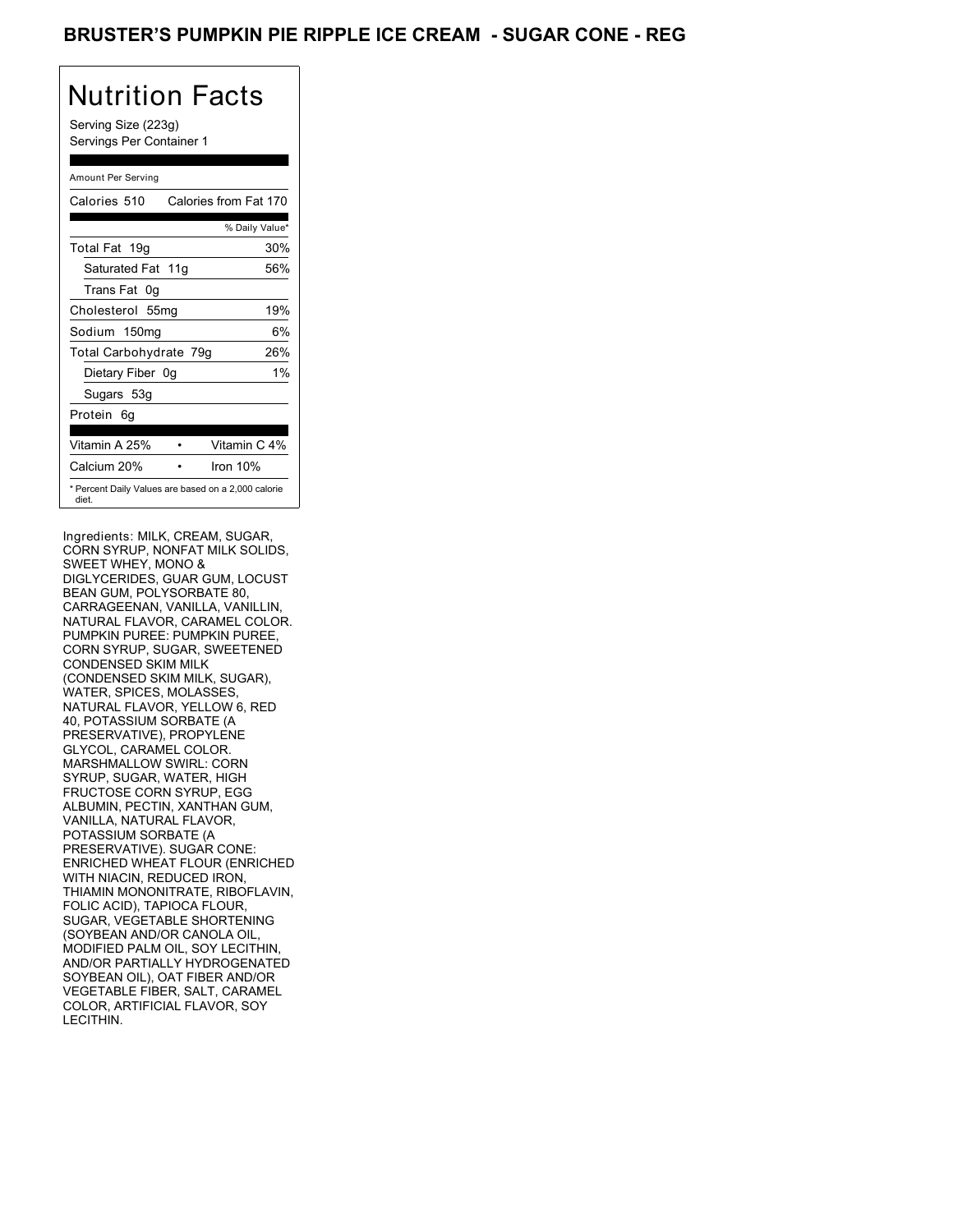### BRUSTER'S PUMPKIN PIE RIPPLE ICE CREAM - SUGAR CONE - LG

## Nutrition Facts

Serving Size (293g) Servings Per Container 1

#### Amount Per Serving

| Calories 670            | Calories from Fat 230                               |
|-------------------------|-----------------------------------------------------|
|                         | % Daily Value*                                      |
| Total Fat 26g           | 40%                                                 |
| Saturated Fat 15g       | 74%                                                 |
| Trans Fat 0q            |                                                     |
| Cholesterol 75mg        | 25%                                                 |
| Sodium 190mg            | 8%                                                  |
| Total Carbohydrate 102g | 34%                                                 |
| Dietary Fiber 0g        | $1\%$                                               |
| Sugars 69g              |                                                     |
| Protein 7q              |                                                     |
| Vitamin A 35%           | Vitamin C 6%                                        |
| Calcium 25%             | Iron $15%$                                          |
| diet.                   | * Percent Daily Values are based on a 2,000 calorie |

Ingredients: MILK, CREAM, SUGAR, CORN SYRUP, NONFAT MILK SOLIDS, SWEET WHEY, MONO & DIGLYCERIDES, GUAR GUM, LOCUST BEAN GUM, POLYSORBATE 80, CARRAGEENAN, VANILLA, VANILLIN, NATURAL FLAVOR, CARAMEL COLOR. PUMPKIN PUREE: PUMPKIN PUREE, CORN SYRUP, SUGAR, SWEETENED CONDENSED SKIM MILK (CONDENSED SKIM MILK, SUGAR), WATER, SPICES, MOLASSES, NATURAL FLAVOR, YELLOW 6, RED 40, POTASSIUM SORBATE (A PRESERVATIVE), PROPYLENE GLYCOL, CARAMEL COLOR. MARSHMALLOW SWIRL: CORN SYRUP, SUGAR, WATER, HIGH FRUCTOSE CORN SYRUP, EGG ALBUMIN, PECTIN, XANTHAN GUM, VANILLA, NATURAL FLAVOR, POTASSIUM SORBATE (A PRESERVATIVE). SUGAR CONE: ENRICHED WHEAT FLOUR (ENRICHED WITH NIACIN, REDUCED IRON, THIAMIN MONONITRATE, RIBOFLAVIN, FOLIC ACID), TAPIOCA FLOUR, SUGAR, VEGETABLE SHORTENING (SOYBEAN AND/OR CANOLA OIL, MODIFIED PALM OIL, SOY LECITHIN, AND/OR PARTIALLY HYDROGENATED SOYBEAN OIL), OAT FIBER AND/OR VEGETABLE FIBER, SALT, CARAMEL COLOR, ARTIFICIAL FLAVOR, SOY LECITHIN.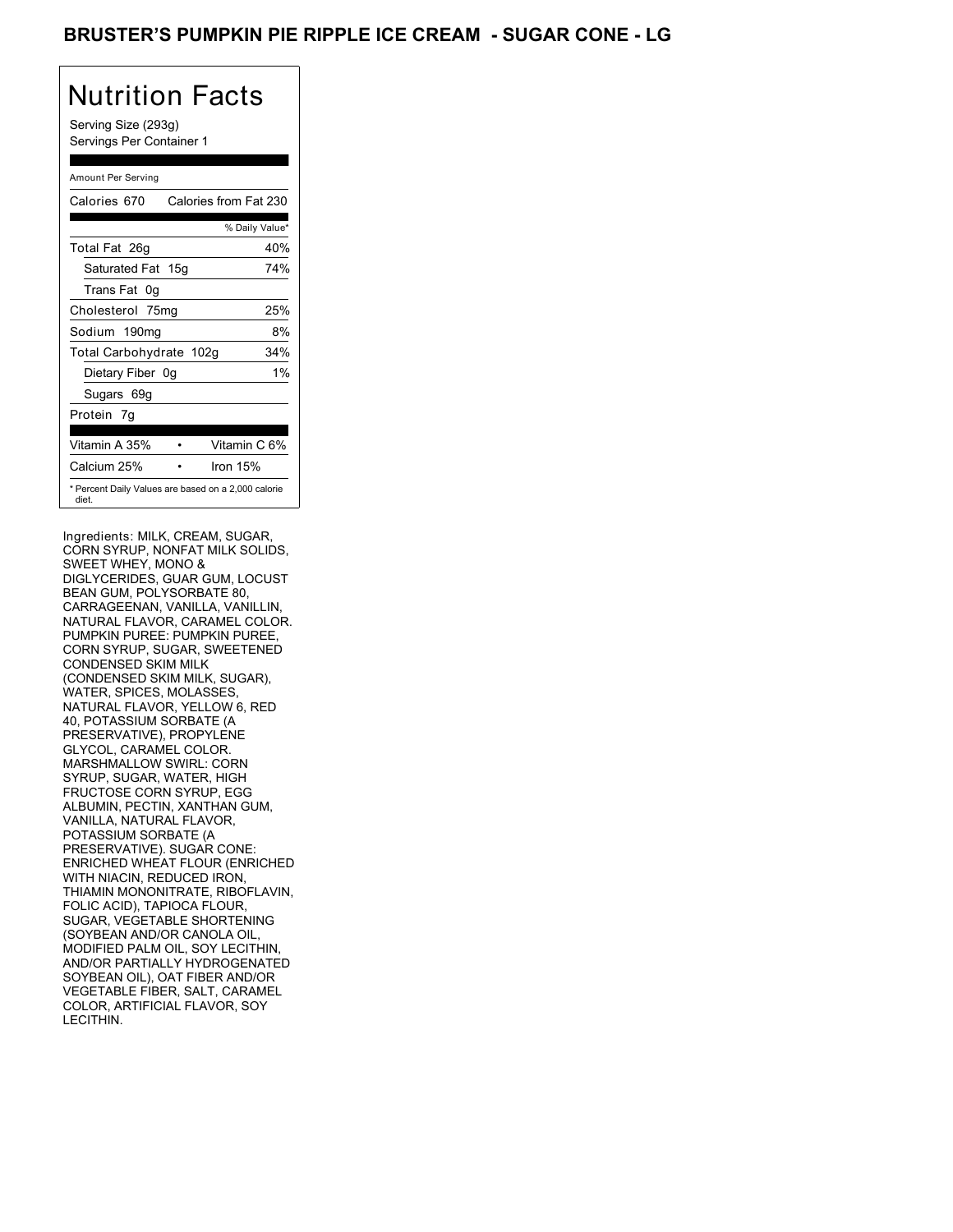### BRUSTER'S PUMPKIN PIE RIPPLE ICE CREAM - CAKE CONE - SM

## Nutrition Facts

Serving Size (153g) Servings Per Container 1

#### Amount Per Serving

| Calories 360           | Calories from Fat 120                               |
|------------------------|-----------------------------------------------------|
|                        | % Daily Value*                                      |
| Total Fat 13g          | 20%                                                 |
| Saturated Fat 7g       | 37%                                                 |
| Trans Fat 0q           |                                                     |
| Cholesterol 35mg       | 12%                                                 |
| Sodium 105mg           | 4%                                                  |
| Total Carbohydrate 57g | 19%                                                 |
| Dietary Fiber 0g       | $1\%$                                               |
| Sugars 36g             |                                                     |
| Protein 4q             |                                                     |
| Vitamin A 15%          | Vitamin C 2%                                        |
| Calcium 15%            | Iron 8%                                             |
| diet.                  | * Percent Daily Values are based on a 2,000 calorie |

Ingredients: MILK, CREAM, SUGAR, CORN SYRUP, NONFAT MILK SOLIDS, SWEET WHEY, MONO & DIGLYCERIDES, GUAR GUM, LOCUST BEAN GUM, POLYSORBATE 80, CARRAGEENAN, VANILLA, VANILLIN, NATURAL FLAVOR, CARAMEL COLOR. PUMPKIN PUREE: PUMPKIN PUREE, CORN SYRUP, SUGAR, SWEETENED CONDENSED SKIM MILK (CONDENSED SKIM MILK, SUGAR), WATER, SPICES, MOLASSES, NATURAL FLAVOR, YELLOW 6, RED 40, POTASSIUM SORBATE (A PRESERVATIVE), PROPYLENE GLYCOL, CARAMEL COLOR. MARSHMALLOW SWIRL: CORN SYRUP, SUGAR, WATER, HIGH FRUCTOSE CORN SYRUP, EGG ALBUMIN, PECTIN, XANTHAN GUM, VANILLA, NATURAL FLAVOR, POTASSIUM SORBATE (A PRESERVATIVE). CAKE CONE: ENRICHED WHEAT FLOUR (ENRICHED WITH NIACIN, REDUCED IRON, THIAMIN MONONITRATE, RIBOFLAVIN, FOLIC ACID), TAPIOCA FLOUR, SUGAR, VEGETABLE OIL SHORTENING (SOYBEAN AND/OR CANOLA OIL, MODIFIED PALM OIL, SOY LECITHIN, AND/OR PARTIALLY HYDROGENATED SOYBEAN OIL), LEAVENING (SODIUM BICARBONATE, AMMONIUM BICARBONATE), SALT, NATURAL FLAVOR, ANNATTO (VEGETABLE COLOR).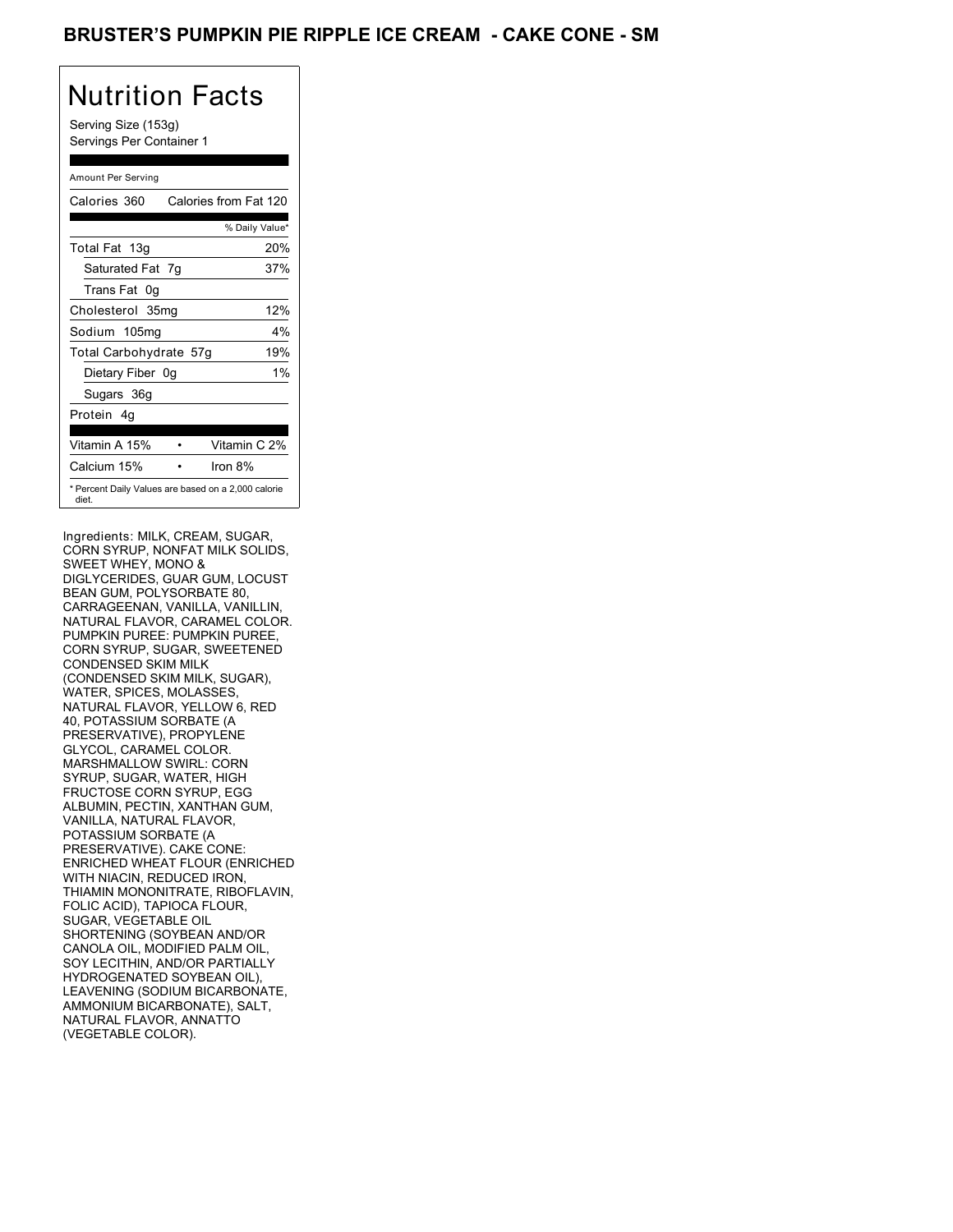### BRUSTER'S PUMPKIN PIE RIPPLE ICE CREAM - CAKE CONE - REG

## Nutrition Facts

Serving Size (216g) Servings Per Container 1

#### Amount Per Serving

| Calories 490           | Calories from Fat 170                               |
|------------------------|-----------------------------------------------------|
|                        | % Daily Value*                                      |
| Total Fat 19g          | 30%                                                 |
| Saturated Fat 11g      | 56%                                                 |
| Trans Fat 0q           |                                                     |
| Cholesterol 55mg       | 19%                                                 |
| Sodium 135mg           | 6%                                                  |
| Total Carbohydrate 72g | 24%                                                 |
| Dietary Fiber 0g       | $1\%$                                               |
| Sugars 50g             |                                                     |
| Protein 6q             |                                                     |
| Vitamin A 25%          | Vitamin C 4%                                        |
| Calcium 15%            | Iron 10%                                            |
| diet.                  | * Percent Daily Values are based on a 2,000 calorie |

Ingredients: MILK, CREAM, SUGAR, CORN SYRUP, NONFAT MILK SOLIDS, SWEET WHEY, MONO & DIGLYCERIDES, GUAR GUM, LOCUST BEAN GUM, POLYSORBATE 80, CARRAGEENAN, VANILLA, VANILLIN, NATURAL FLAVOR, CARAMEL COLOR. PUMPKIN PUREE: PUMPKIN PUREE, CORN SYRUP, SUGAR, SWEETENED CONDENSED SKIM MILK (CONDENSED SKIM MILK, SUGAR), WATER, SPICES, MOLASSES, NATURAL FLAVOR, YELLOW 6, RED 40, POTASSIUM SORBATE (A PRESERVATIVE), PROPYLENE GLYCOL, CARAMEL COLOR. MARSHMALLOW SWIRL: CORN SYRUP, SUGAR, WATER, HIGH FRUCTOSE CORN SYRUP, EGG ALBUMIN, PECTIN, XANTHAN GUM, VANILLA, NATURAL FLAVOR, POTASSIUM SORBATE (A PRESERVATIVE). CAKE CONE: ENRICHED WHEAT FLOUR (ENRICHED WITH NIACIN, REDUCED IRON, THIAMIN MONONITRATE, RIBOFLAVIN, FOLIC ACID), TAPIOCA FLOUR, SUGAR, VEGETABLE OIL SHORTENING (SOYBEAN AND/OR CANOLA OIL, MODIFIED PALM OIL, SOY LECITHIN, AND/OR PARTIALLY HYDROGENATED SOYBEAN OIL), LEAVENING (SODIUM BICARBONATE, AMMONIUM BICARBONATE), SALT, NATURAL FLAVOR, ANNATTO (VEGETABLE COLOR).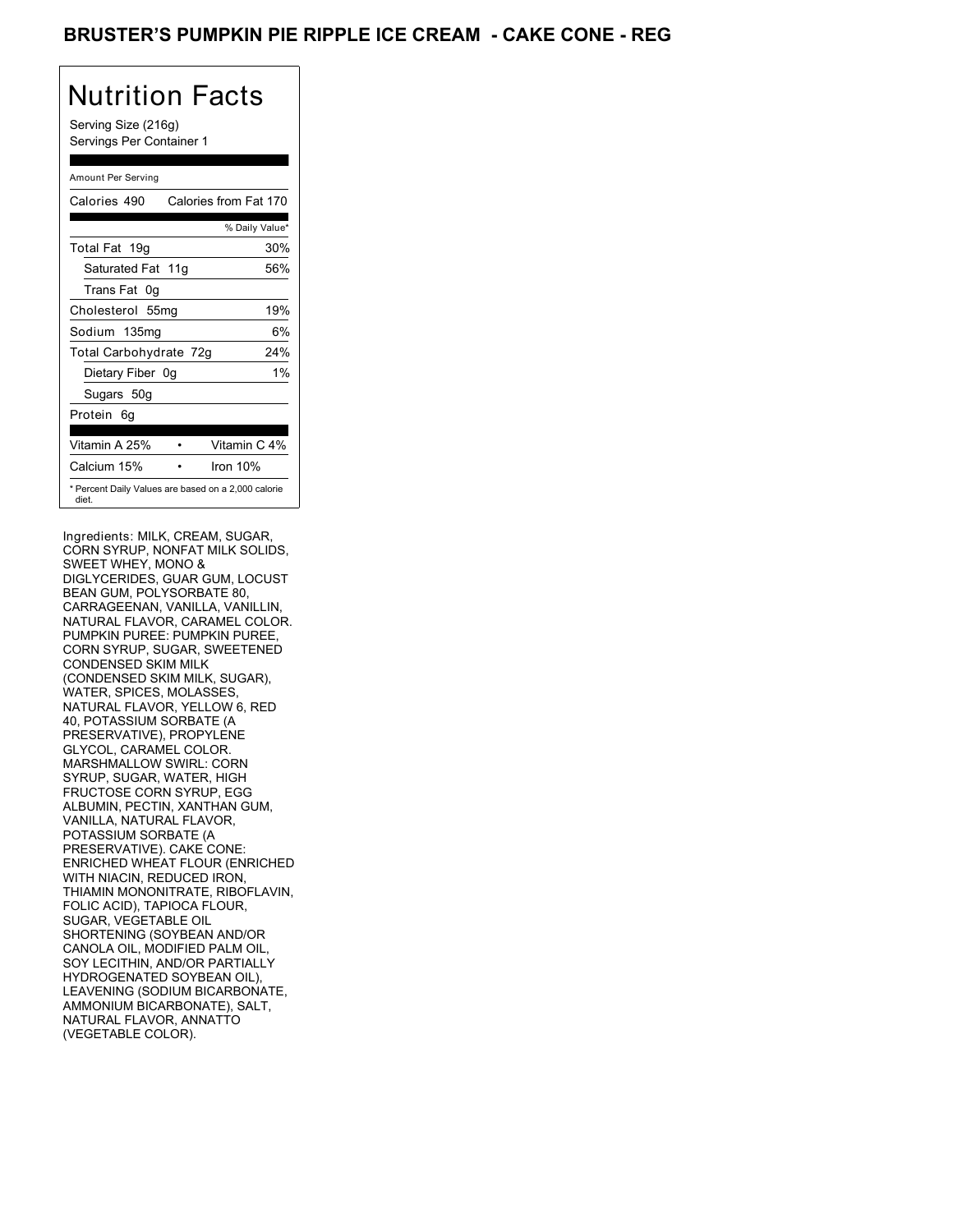### BRUSTER'S PUMPKIN PIE RIPPLE ICE CREAM - CAKE CONE - LG

## Nutrition Facts

Serving Size (286g) Servings Per Container 1

#### Amount Per Serving

| Calories 640                                                 | Calories from Fat 230 |
|--------------------------------------------------------------|-----------------------|
|                                                              | % Daily Value*        |
| Total Fat 26g                                                | 39%                   |
| Saturated Fat 15g                                            | 74%                   |
| Trans Fat 0q                                                 |                       |
| Cholesterol 75mg                                             | 25%                   |
| Sodium 180mg                                                 | 7%                    |
| Total Carbohydrate 95g                                       | 32%                   |
| Dietary Fiber 0g                                             | $1\%$                 |
| Sugars 66g                                                   |                       |
| Protein 7q                                                   |                       |
| Vitamin A 35%                                                | Vitamin C 6%          |
| Calcium 25%                                                  | Iron $15%$            |
| * Percent Daily Values are based on a 2,000 calorie<br>diet. |                       |

Ingredients: MILK, CREAM, SUGAR, CORN SYRUP, NONFAT MILK SOLIDS, SWEET WHEY, MONO & DIGLYCERIDES, GUAR GUM, LOCUST BEAN GUM, POLYSORBATE 80, CARRAGEENAN, VANILLA, VANILLIN, NATURAL FLAVOR, CARAMEL COLOR. PUMPKIN PUREE: PUMPKIN PUREE, CORN SYRUP, SUGAR, SWEETENED CONDENSED SKIM MILK (CONDENSED SKIM MILK, SUGAR), WATER, SPICES, MOLASSES, NATURAL FLAVOR, YELLOW 6, RED 40, POTASSIUM SORBATE (A PRESERVATIVE), PROPYLENE GLYCOL, CARAMEL COLOR. MARSHMALLOW SWIRL: CORN SYRUP, SUGAR, WATER, HIGH FRUCTOSE CORN SYRUP, EGG ALBUMIN, PECTIN, XANTHAN GUM, VANILLA, NATURAL FLAVOR, POTASSIUM SORBATE (A PRESERVATIVE). CAKE CONE: ENRICHED WHEAT FLOUR (ENRICHED WITH NIACIN, REDUCED IRON, THIAMIN MONONITRATE, RIBOFLAVIN, FOLIC ACID), TAPIOCA FLOUR, SUGAR, VEGETABLE OIL SHORTENING (SOYBEAN AND/OR CANOLA OIL, MODIFIED PALM OIL, SOY LECITHIN, AND/OR PARTIALLY HYDROGENATED SOYBEAN OIL), LEAVENING (SODIUM BICARBONATE, AMMONIUM BICARBONATE), SALT, NATURAL FLAVOR, ANNATTO (VEGETABLE COLOR).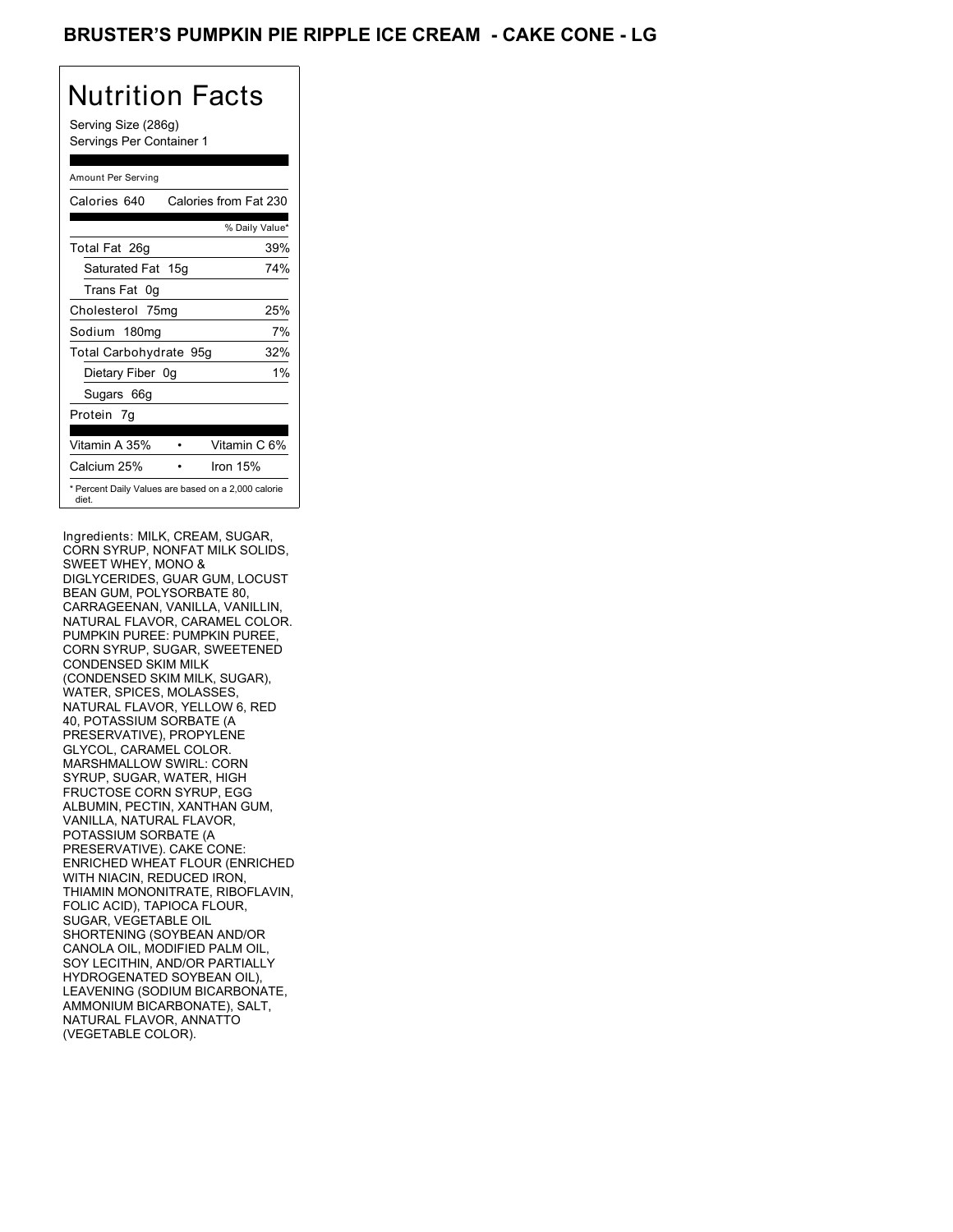### BRUSTER'S PUMPKIN PIE RIPPLE ICE CREAM - WAFFLE CONE - SM

## Nutrition Facts

Serving Size (170g) Servings Per Container 1

#### Amount Per Serving

| Calories 430           | Calories from Fat 140                               |
|------------------------|-----------------------------------------------------|
|                        | % Daily Value*                                      |
| Total Fat 16g          | 24%                                                 |
| Saturated Fat 8g       | 41%                                                 |
| Trans Fat 0q           |                                                     |
| Cholesterol 45mg       | 15%                                                 |
| Sodium 85mq            | 3%                                                  |
| Total Carbohydrate 68g | 23%                                                 |
| Dietary Fiber 0g       | $1\%$                                               |
| Sugars 43g             |                                                     |
| Protein 5g             |                                                     |
| Vitamin A 15%          | Vitamin C 2%                                        |
| Calcium 10%            | Iron 10%                                            |
| diet.                  | * Percent Daily Values are based on a 2,000 calorie |

Ingredients: MILK, CREAM, SUGAR, CORN SYRUP, NONFAT MILK SOLIDS, SWEET WHEY, MONO & DIGLYCERIDES, GUAR GUM, LOCUST BEAN GUM, POLYSORBATE 80, CARRAGEENAN, VANILLA, VANILLIN, NATURAL FLAVOR, CARAMEL COLOR. PUMPKIN PUREE: PUMPKIN PUREE, CORN SYRUP, SUGAR, SWEETENED CONDENSED SKIM MILK (CONDENSED SKIM MILK, SUGAR), WATER, SPICES, MOLASSES, NATURAL FLAVOR, YELLOW 6, RED 40, POTASSIUM SORBATE (A PRESERVATIVE), PROPYLENE GLYCOL, CARAMEL COLOR. MARSHMALLOW SWIRL: CORN SYRUP, SUGAR, WATER, HIGH FRUCTOSE CORN SYRUP, EGG ALBUMIN, PECTIN, XANTHAN GUM, VANILLA, NATURAL FLAVOR, POTASSIUM SORBATE (A PRESERVATIVE). WAFFLE CONE: ENRICHED BLEACHED WHEAT FLOUR (ENRICHED WITH NIACIN, REDUCED IRON, THIAMIN MONONITRATE, RIBOFLAVIN, FOLIC ACID), SUGAR, VEGETABLE SHORTENING (PARTIALLY HYDROGENATED SOYBEAN AND COTTONSEED OILS), WHOLE EGG, ARTIFICIAL FLAVOR (INCLUDING MALTODEXTRIN, MODIFIED CORNSTARCH, BUTTER, BUTTERMILK), DEXTROSE, SOY LECITHIN, ARTIFICIAL VANILLA FLAVOR.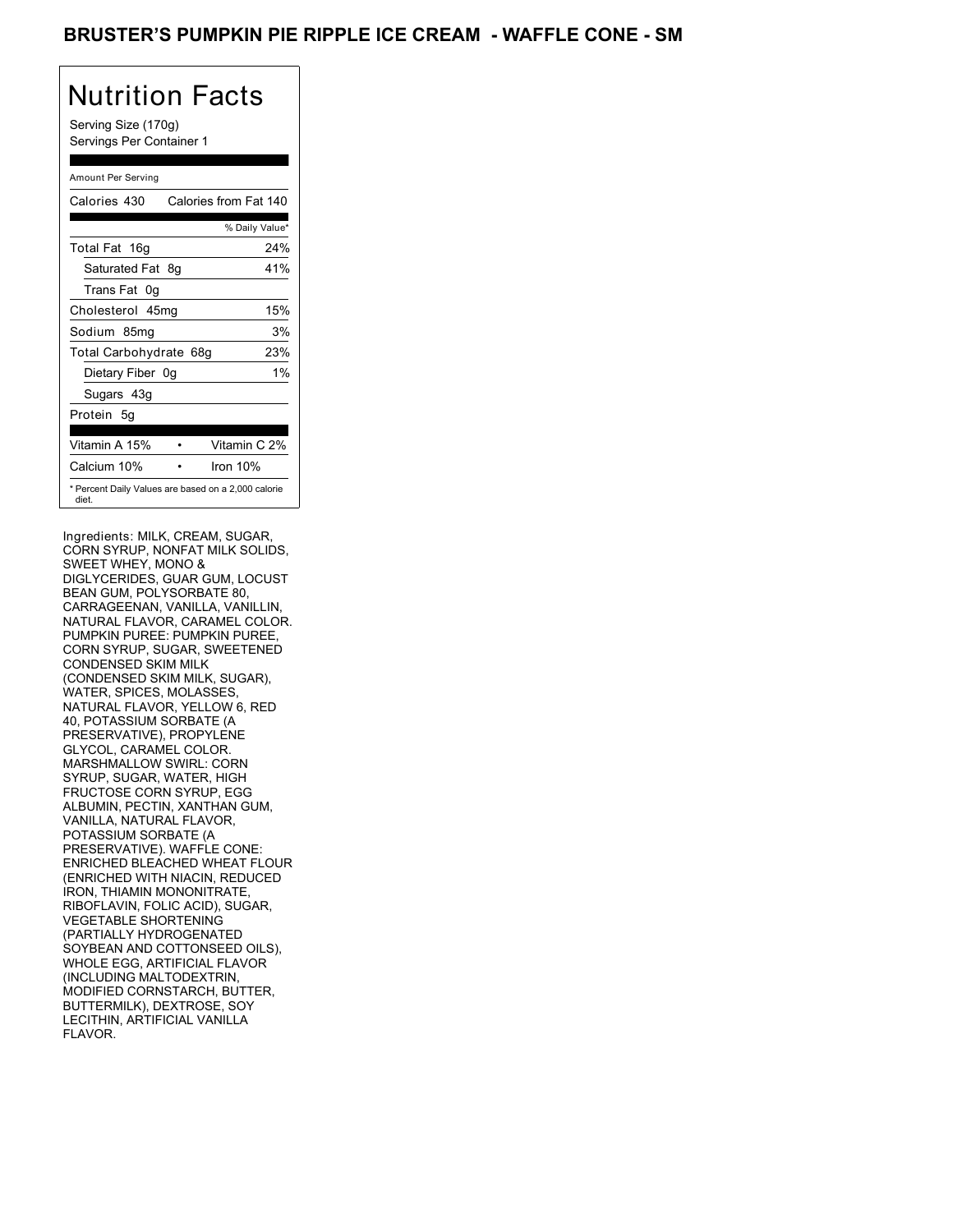### BRUSTER'S PUMPKIN PIE RIPPLE ICE CREAM - WAFFLE CONE - REG

## Nutrition Facts

Serving Size (240g) Servings Per Container 1

#### Amount Per Serving

| Calories 590                                                 | Calories from Fat 200 |
|--------------------------------------------------------------|-----------------------|
|                                                              | % Daily Value*        |
| Total Fat 22g                                                | 34%                   |
| Saturated Fat 12g                                            | 60%                   |
| Trans Fat 0q                                                 |                       |
| Cholesterol 65mg                                             | 21%                   |
| Sodium 125mg                                                 | 5%                    |
| Total Carbohydrate 90g                                       | 30%                   |
| Dietary Fiber 0g                                             | $1\%$                 |
| Sugars 60g                                                   |                       |
| Protein 7q                                                   |                       |
| Vitamin A 25%                                                | Vitamin C 4%          |
| Calcium 15%                                                  | Iron $15%$            |
| * Percent Daily Values are based on a 2,000 calorie<br>diet. |                       |

Ingredients: MILK, CREAM, SUGAR, CORN SYRUP, NONFAT MILK SOLIDS, SWEET WHEY, MONO & DIGLYCERIDES, GUAR GUM, LOCUST BEAN GUM, POLYSORBATE 80, CARRAGEENAN, VANILLA, VANILLIN, NATURAL FLAVOR, CARAMEL COLOR. PUMPKIN PUREE: PUMPKIN PUREE, CORN SYRUP, SUGAR, SWEETENED CONDENSED SKIM MILK (CONDENSED SKIM MILK, SUGAR), WATER, SPICES, MOLASSES, NATURAL FLAVOR, YELLOW 6, RED 40, POTASSIUM SORBATE (A PRESERVATIVE), PROPYLENE GLYCOL, CARAMEL COLOR. MARSHMALLOW SWIRL: CORN SYRUP, SUGAR, WATER, HIGH FRUCTOSE CORN SYRUP, EGG ALBUMIN, PECTIN, XANTHAN GUM, VANILLA, NATURAL FLAVOR, POTASSIUM SORBATE (A PRESERVATIVE). WAFFLE CONE: ENRICHED BLEACHED WHEAT FLOUR (ENRICHED WITH NIACIN, REDUCED IRON, THIAMIN MONONITRATE, RIBOFLAVIN, FOLIC ACID), SUGAR, VEGETABLE SHORTENING (PARTIALLY HYDROGENATED SOYBEAN AND COTTONSEED OILS), WHOLE EGG, ARTIFICIAL FLAVOR (INCLUDING MALTODEXTRIN, MODIFIED CORNSTARCH, BUTTER, BUTTERMILK), DEXTROSE, SOY LECITHIN, ARTIFICIAL VANILLA FLAVOR.